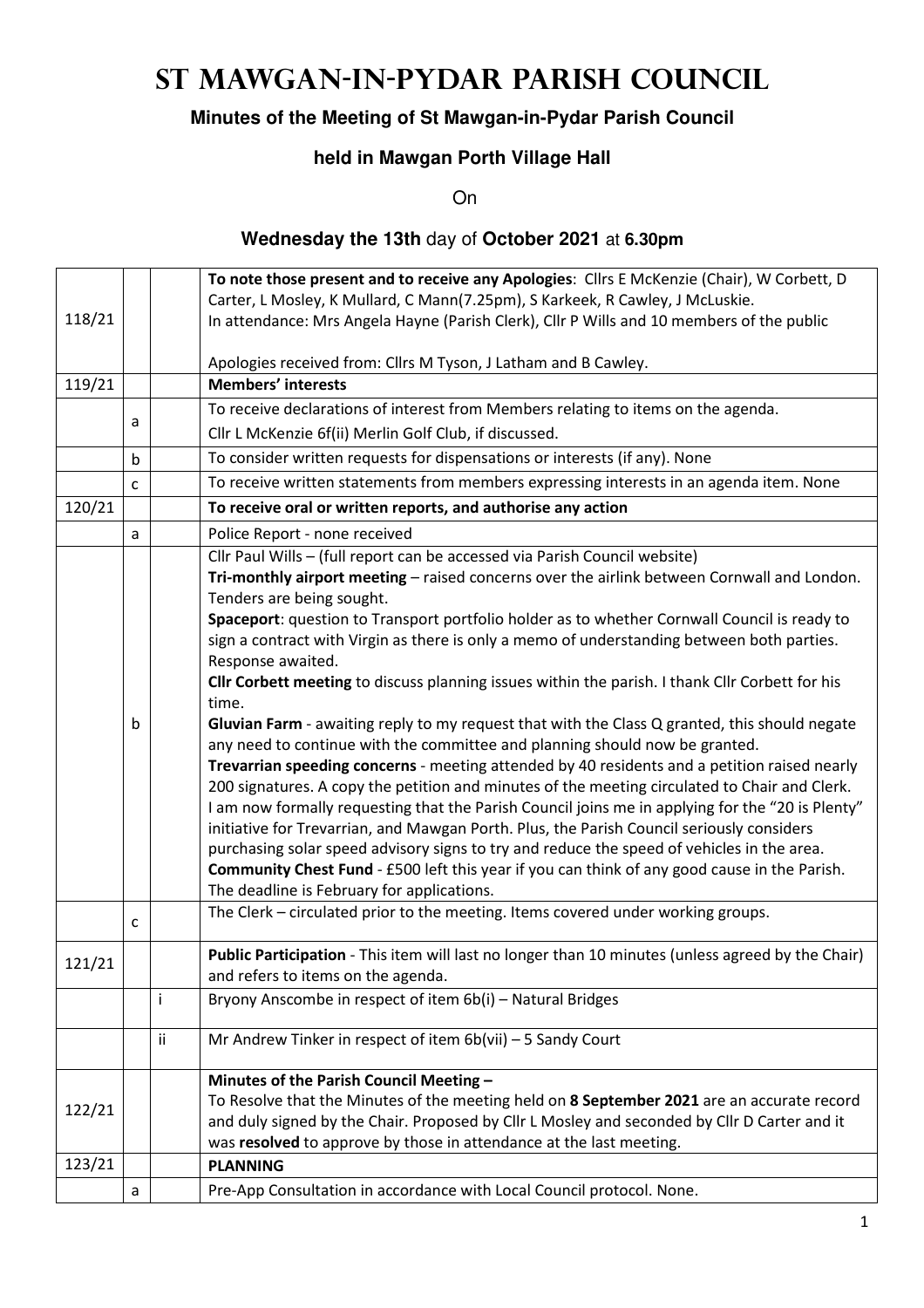| $\mathsf b$ |              | Planning - new applications - to discuss and decide on response to Cornwall Council.                                                                                                                                                                                                                                                                                                                                                                                                                                                                                                                                                           |  |  |
|-------------|--------------|------------------------------------------------------------------------------------------------------------------------------------------------------------------------------------------------------------------------------------------------------------------------------------------------------------------------------------------------------------------------------------------------------------------------------------------------------------------------------------------------------------------------------------------------------------------------------------------------------------------------------------------------|--|--|
| Ť           |              | PA21/06895. Applicant Mr Harry Anscombe. Proposal: Demolition and replacement of existing<br>dwelling and demolition of two existing domestic outbuildings with related landscaping.<br>Location: The Barn Natural Bridges St Mawgan. Deferred from September awaiting supporting<br>planning statement. Proposed by Cllr W Corbett and seconded by Cllr D Carter and it was<br>resolved to place a holding objection. Cllrs J McLuskie and S Karkeek abstained.                                                                                                                                                                               |  |  |
|             | ii           | PA21/07593. Applicant Mr & Ms A & N Crawford and Galloway. Proposal: Proposed conversion<br>of the former redundant agricultural building to form a dwelling with associated works<br>Location: Land Southeast of Gwel-An-Nans St Mawgan. Deferred from September awaiting<br>case officer's opinion of CLP policy fit. Proposed by Cllr R Cawley and seconded by Cllr L Mosley<br>and it was resolved to support. Cllrs W Corbett and L McKenzie abstained.                                                                                                                                                                                   |  |  |
|             | iii          | PA21/08262. Applicant: Ms Leanne Wood. Proposal: New external swimming pool, pool<br>lounge outbuilding, gym side extension and minor alterations to existing<br>house. Location: Panorama Access to Pirates Perch Trenance Mawgan Porth TR8 4BY.<br>Proposed by Cllr W Corbett and seconded by Cllr R Cawley and it was resolved no objection.                                                                                                                                                                                                                                                                                                |  |  |
|             | iv           | PA21/08414. Applicant: Mr & Mrs Cockburn. Proposal: Demolition of existing dwelling and<br>construction of new replacement dwelling similar to approved enlarged house under<br>PA20/03986. Location: Chyryn Access to Pirates Perch Trenance Mawgan Porth TR8 4BY. To<br>note - this application had already been determined by the case officer on Friday 7th October.                                                                                                                                                                                                                                                                       |  |  |
|             | $\mathsf{V}$ | PA21/06193. Applicant: Mr Paul West. Proposal: Demolition of stable, to be replaced by a<br>single unit holiday lodge accommodation. Location: Higher Parsonage St Mawgan TR8 4EZ.<br>Proposed by Cllr S Karkeek and seconded by Cllr J McLuskie and it was resolved to object.                                                                                                                                                                                                                                                                                                                                                                |  |  |
|             |              | Standing Orders were suspended regarding the next item so that neighbours could inform                                                                                                                                                                                                                                                                                                                                                                                                                                                                                                                                                         |  |  |
|             |              | the Members of their overlooking concerns to their property.                                                                                                                                                                                                                                                                                                                                                                                                                                                                                                                                                                                   |  |  |
|             | vi           | PA21/09347. Applicant: Mr & Mrs A Whysall. Proposal: Construction of front dormer within<br>existing roof, Revised entrance area, enlarged front terrace area, formation of front first floor<br>balcony and general alterations. Location: Avalon Tredragon Road Mawgan Porth. Proposed by<br>Cllr W Corbett and seconded by Cllr L Mosley and it was resolved to object because of the<br>overlooking issues expressed.                                                                                                                                                                                                                      |  |  |
|             | vii          | PA21/09190. Applicant Mr & Mrs Andrew Tinker. Proposal: 2-storey extension to east<br>elevation provision of solar panels and infill below balcony. Location: 5 Sandy Court Mawgan<br>Porth Hill Mawgan Porth. Proposed by Cllr Corbett and seconded by Cllr L Mosley and it was<br>resolved no objection provided the case officer is content having taken the pre-application<br>concerns of her colleague into account                                                                                                                                                                                                                      |  |  |
|             | viii         | PA21/06684. Applicant Mr Edward Stein. Proposal Demolition of outside toilet, shed and toilet<br>extension. Installation of sash windows in existing stair well opening. Landscape alterations.<br>Formulate new parking area beside Annex. Excavate and form level one terrace as patio.<br>Excavate and level area two terrace as lawn. Build stone retaining walls and access steps to all<br>levels. Extend stone hedge to privatise back garden. Location St Johns St Mawgan. Proposed by<br>W Corbett and seconded by Cllr D Carter and it was resolved no objection but to raise the<br>point of water runoff in the planning response. |  |  |
|             | ix           | PA21/09308. Applicant Mr and Mrs B and S James. Proposal: Demolition of existing<br>conservatory and construction of garden room together with associated works including<br>balcony along the southwest elevation. Location: Fourburrows Trenance Mawgan Porth.<br>Proposed by Cllr W Corbett and seconded by Cllr L Mosley and it was resolved no objection<br>subject to there being no neighbour objections.                                                                                                                                                                                                                               |  |  |
|             | x            | PA21/08188. Applicant Diocese of Plymouth. Proposal: Listed Building consent for the Change<br>of use of two ancillary buildings to retreat accommodation in Carpenter's Shop and the Old<br>Brewhouse, for the specific use of the religious order. Location: Lanherne Carmelite Convent<br>Access to St Josephs St Mawgan TR8 4ER. Proposed by Cllr W Corbett and seconded by Cllr L<br>Mosley and it was resolved to defer to the judgement of the conservation officer.                                                                                                                                                                    |  |  |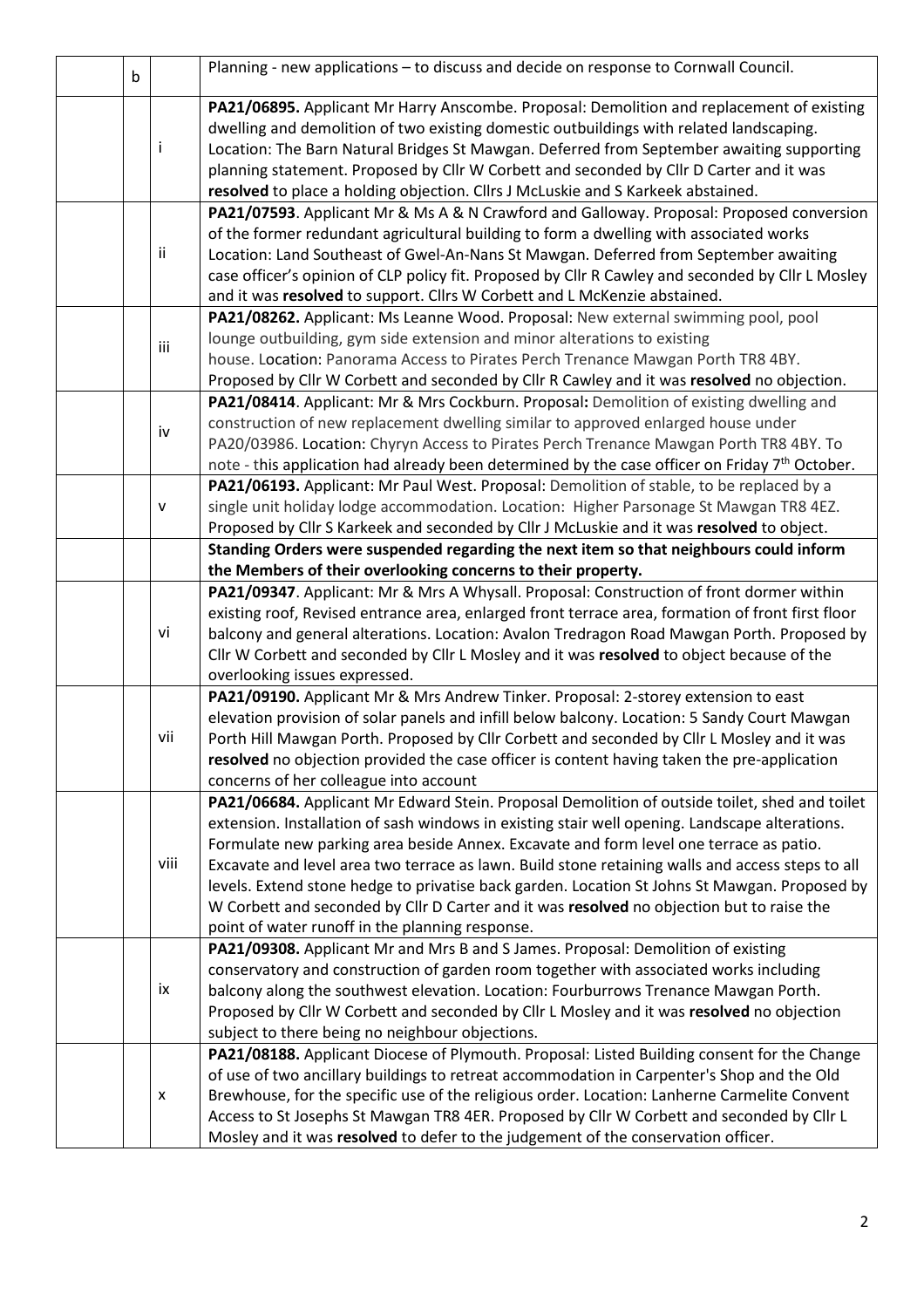|   |      | PA21/09187. Applicant Mr M Etherington. Proposal: Application for Outline Planning             |  |
|---|------|------------------------------------------------------------------------------------------------|--|
|   |      | Permission with all matters reserved for the construction of proposed new dwelling Location    |  |
|   |      | The Lodge Road from Five Lanes To Trevenna Cross Trevenna Cross St Mawgan.                     |  |
|   | xi   | An extension of time had been granted due to the number of applications on the agenda.         |  |
|   |      | Proposed by Cllr D Carter and seconded by Cllr L Mosley and it was resolved to defer to        |  |
|   |      | November meeting.                                                                              |  |
| C |      | To consider planning applications received before meeting                                      |  |
| d |      | To note Advice and Decisions by Cornwall Council:                                              |  |
|   |      | PA21/03826 Failed to determine. Applicant: Chris and Fiona Heritage. Proposal: Demolition of   |  |
|   |      | dwelling and construction of a replacement dwelling with variation of condition 2 (approved    |  |
|   | I    | plans) of decision APP/D0840/W/19/3224149 (PA18/04468) - resiting of dwelling, raising of      |  |
|   |      | the roofline and alter internal and external stairways. Location: Beach View Trenance Mawgan   |  |
|   |      | Porth. Noted.                                                                                  |  |
|   |      | PA21/08146 Decided not to make a TPO (TCA apps) Applicant: Dr Jonathan Cooper. Proposal:       |  |
|   | ii   | Works to trees in a conservation area namely felling of 3 mature ashes suffering from Ash      |  |
|   |      | Dieback. Location: Pavillion Mawgan-In-Pydar Playing Field St Mawgan. Noted.                   |  |
|   |      | PA21/06727 Approved. Applicant: Mr and Mrs Culley. Proposal: Removal of existing extension     |  |
|   | iii  | and erection of new single storey front extension. Location: Lilac Cottage Higher Tolcarne St  |  |
|   |      | Columb. Noted.                                                                                 |  |
|   |      | PA21/07726 Approved. Applicant: Sandra Harding. Proposal: Single storey extension at lower     |  |
|   | iv   | ground floor level with terrace at upper ground floor level to side of the property. Location: |  |
|   |      | Parc Wain 9 Pen Y Morfa Close Carloggas St Mawgan. Noted.                                      |  |
|   |      | PA21/07782 Approved. Applicant: Mrs Drinkwater. Proposal: Proposed extensions and              |  |
|   | v    | alterations to existing dwelling. Location: Woodland View Higher Tolcarne St Columb. Noted.    |  |
|   |      | PA21/02473/PREAPP Closed - advice given. Applicant: St Mawgan-in-Pydar Parish Council          |  |
|   |      | Proposal: Exception Notice for works to trees namely - Elm tree on the bank of the stream by   |  |
|   | vi   | the playground is leaning precariously into telegraph wires. Two weak ash trees are leaning    |  |
|   |      | precariously into the playground (G4 group). Also, there is one dead chestnut tree (T21)       |  |
|   |      | located in front of the cricket pavilion. Location: St Mawgan TR8 4ER. Noted.                  |  |
|   |      | PA21/04798 APPROVED Applicant: Mr J Bishop. Proposal: Demolition of existing dwelling and      |  |
|   | vii  | erection of 2 detached dwellings. Location: Boscreez Gwel An Mor Trenance Mawgan Porth         |  |
|   |      | TR8 4DW. Noted.                                                                                |  |
|   |      | PA21/08204 APPROVED Applicant: Mr Mike Moreland. Proposal: Proposed ground floor               |  |
|   | viii | extension to rear and new storage to side. Location: 3 Sandy Beach Mawgan Porth Hill           |  |
|   |      | Mawgan Porth TR8 4BJ. Noted.                                                                   |  |
|   |      | PA21/05294 APPROVED Applicant: Dr Michael Penney. Proposal: Demolition of an existing sun      |  |
|   | ix   | lounge and erection of a new sun lounge with associated terrace and external access stair.     |  |
|   |      | Location: Trelawns Tredragon Road Mawgan Porth TR8 4DQ. Noted.                                 |  |
|   |      | PA21/06124 APPROVED Applicant: Mr Adam Knight. Proposal: Minor amendments to                   |  |
|   |      | previously approved application PA19/11218 for a replacement dwelling. Width of building       |  |
|   | x    | and overall footprint reduced, layout of cladding and openings adjusted. Location: Red Cove    |  |
|   |      | Trenance Mawgan Porth TR8 4BZ. Noted.                                                          |  |
|   |      | PA21/07102 WITHDRAWN Applicant: Mr and Mrs Upton. Proposal: Proposed replacement               |  |
|   | xi   | dwelling. Location: Bob Tails Trenance Mawgan Porth. Noted.                                    |  |
|   |      | PA21/08936 APPROVED Applicant: Montgomery Information. Proposal: Non-material                  |  |
|   | xii  | amendment for revision to window configuration on front elevation of new extension with        |  |
|   |      | respect to decision notice PA20/01122. Location: Sea Ways Gwel An Mor Trenance Mawgan          |  |
|   |      | Porth TR8 4DW. Noted.                                                                          |  |
|   |      | The following decision was received after the agenda was published.                            |  |
|   |      | PA21/07870 APPROVED Applicant: Mr Jay Lomax Proposal: Reserved Matters application             |  |
|   | xiii | following Outline approval PA1/02509 for the construction of two dwellings (Appeal Decision    |  |
|   |      | APP/D0840/W/19/3237217) for access, appearance, landscaping, layout and scale. Location:       |  |
|   |      | Land North-East of The Lodge Trevenna Cross St Mawgan. Noted.                                  |  |
| E |      | To note Advice and Decisions by The Planning Inspectorate                                      |  |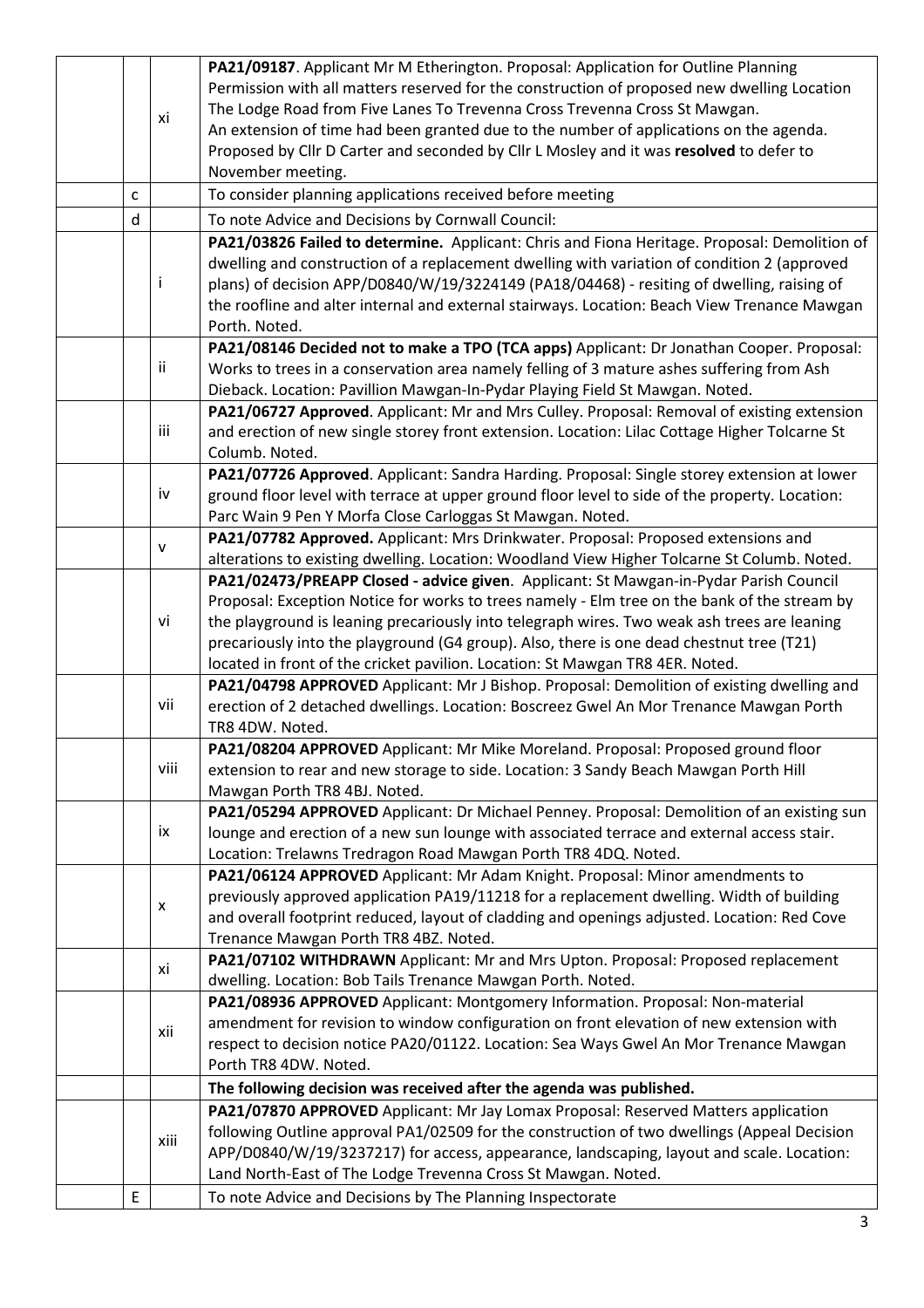|        |              |     | PA20/04670 - Class Q: Conversion of agricultural building to dwelling - Gluvian Farm, Mawgan             |  |  |  |
|--------|--------------|-----|----------------------------------------------------------------------------------------------------------|--|--|--|
|        |              |     | Porth, Newquay - Appeal Allowed. No Costs claimed. Noted.                                                |  |  |  |
|        | $\mathsf{f}$ |     | To note Advice and Decisions by Planning Inspectorate                                                    |  |  |  |
|        |              |     | PA20/03852 Applicant: Mr Jim Barlow. Proposal: Proposed construction of holiday units                    |  |  |  |
|        |              | ij. | Location: Merlin Golf Club Mawgan Porth TR8 4DN. Committee meeting will start at 10:00 am                |  |  |  |
|        |              |     | on 25 October 2021 via Teams. Awaiting Officer's report.                                                 |  |  |  |
|        |              |     | PA20/07878. Applicant: Sun Haven Valley. Proposal: Variation of condition 2 (plans) in respect           |  |  |  |
|        |              |     | of decision notice - PA17/09687 (Use of land for the stationing of 15 static holiday caravans            |  |  |  |
|        |              | iii | and 15 holiday lodges, provision of access and car parking) Location: Land East Of Sun Haven             |  |  |  |
|        |              |     | Valley Caravan Park Mawgan Porth. Committee meeting will start at 10.00 am on 25 <sup>th</sup> October   |  |  |  |
|        |              |     | 2021 via Teams. Awaiting Officer's report.                                                               |  |  |  |
|        | g            |     | 5 day-Protocol for Local Councils                                                                        |  |  |  |
|        |              |     | PA21/05294 Trelawns Tredragon Road - addressed privacy screen. To note delegated decision:               |  |  |  |
|        |              |     | 1. Agree with case officer's decision to recommend for approval.                                         |  |  |  |
|        | h            |     | To discuss planning enforcement issues - to refer any new issues and updates - if any                    |  |  |  |
|        |              |     | <b>Update EN21/01373</b>                                                                                 |  |  |  |
| 124/21 |              |     | WORKING GROUPS - to receive reports (if any), and agree any necessary action and<br>expenditure:         |  |  |  |
|        |              |     | Amenities:                                                                                               |  |  |  |
|        | a            |     | Burial Ground - Memorial permission for new plaque for Walter Sterling (design proof                     |  |  |  |
|        |              |     | circulated prior to meeting) Proposed by Cllr L Mosley and seconded by Cllr D Carter and it was          |  |  |  |
|        |              |     | resolved to approve.                                                                                     |  |  |  |
|        |              |     | Cllr S Karkeek remarked that the grass is once again very overgrown between the memorial                 |  |  |  |
|        |              |     | stones. Cllr Corbett had also received complaints. Cllr J McLuskie and C Mann had received               |  |  |  |
|        |              |     | complaints of churchyard strimming for long period in recreational hours.                                |  |  |  |
|        |              |     | The Clerk had received notice that the contractor had been off work due to illness but now               |  |  |  |
|        |              |     | back and catching up with contract work, which may have resulted in the issues raised, but will          |  |  |  |
|        |              |     | ensure he is aware of these concerns.                                                                    |  |  |  |
|        |              | ij  | Playing Field/playground - Advised planning permission needed for removal of some of the                 |  |  |  |
|        |              |     | remaining trees, so that has been submitted with photos provided by Cllr Corbett.                        |  |  |  |
|        |              |     | Tree replanting - Members are considering options in the playing field, burial ground and                |  |  |  |
|        |              | iii | possibly the churchyard. Permission received from the Cricket Club to remove the dead                    |  |  |  |
|        |              |     | chestnut tree                                                                                            |  |  |  |
|        |              |     | It was resolved to extend the meeting, if necessary, to finish the business on the agenda.               |  |  |  |
|        |              |     | Toilets - South West Water undertaken deep cleaning of pumping station after complaint by                |  |  |  |
|        |              |     | Ann Rawling of foul smell.<br>Building work virtually completed.                                         |  |  |  |
|        |              | iv  | 1 - PASS hand sanitiser 2 x 5 litres ordered. Proposed by Cllr C Mann seconded by Cllr D Carter          |  |  |  |
|        |              |     | and it was resolved to approve in the sum of £47.98.                                                     |  |  |  |
|        |              |     | 2 - Baby Changing unit - Proposed by Cllr R Cawley and seconded by Cllr K Mullard and it was             |  |  |  |
|        |              |     | resolved to approve in the sum of £113.99.                                                               |  |  |  |
|        | b            |     | Transport and Rights of Way                                                                              |  |  |  |
|        |              |     | Modification Order Rectory Lane - inquiry commences Tuesday 19 <sup>th</sup> October. All Parish Council |  |  |  |
|        |              |     | statements of case and proof of evidence to be found on Cornwall Council's website                       |  |  |  |
|        |              |     | Speeding traffic at Trevarrian - Chair acknowledged traffic issues. All members are fully in             |  |  |  |
|        |              |     | support of traffic management measures Parish wide. Action: Transport and Rights of Way                  |  |  |  |
|        |              |     | Working Group to compile report to identify budget for solar powered units and signage.                  |  |  |  |
|        |              | Ϊİ  | Cllr S Karkeek asked that the Parish Council thank the residents of Trevarrian for bringing this         |  |  |  |
|        |              |     | to the Members attention.                                                                                |  |  |  |
|        |              |     | The Clerk was asked to request Cornwall Council Highways department undertake hedge                      |  |  |  |
|        |              |     | cutting and verge cutting in the valley and vertical parts of B3276.                                     |  |  |  |
|        |              | iii | Road Traffic Regulation Act 1984 S.14: Temporary Prohibition of Traffic.                                 |  |  |  |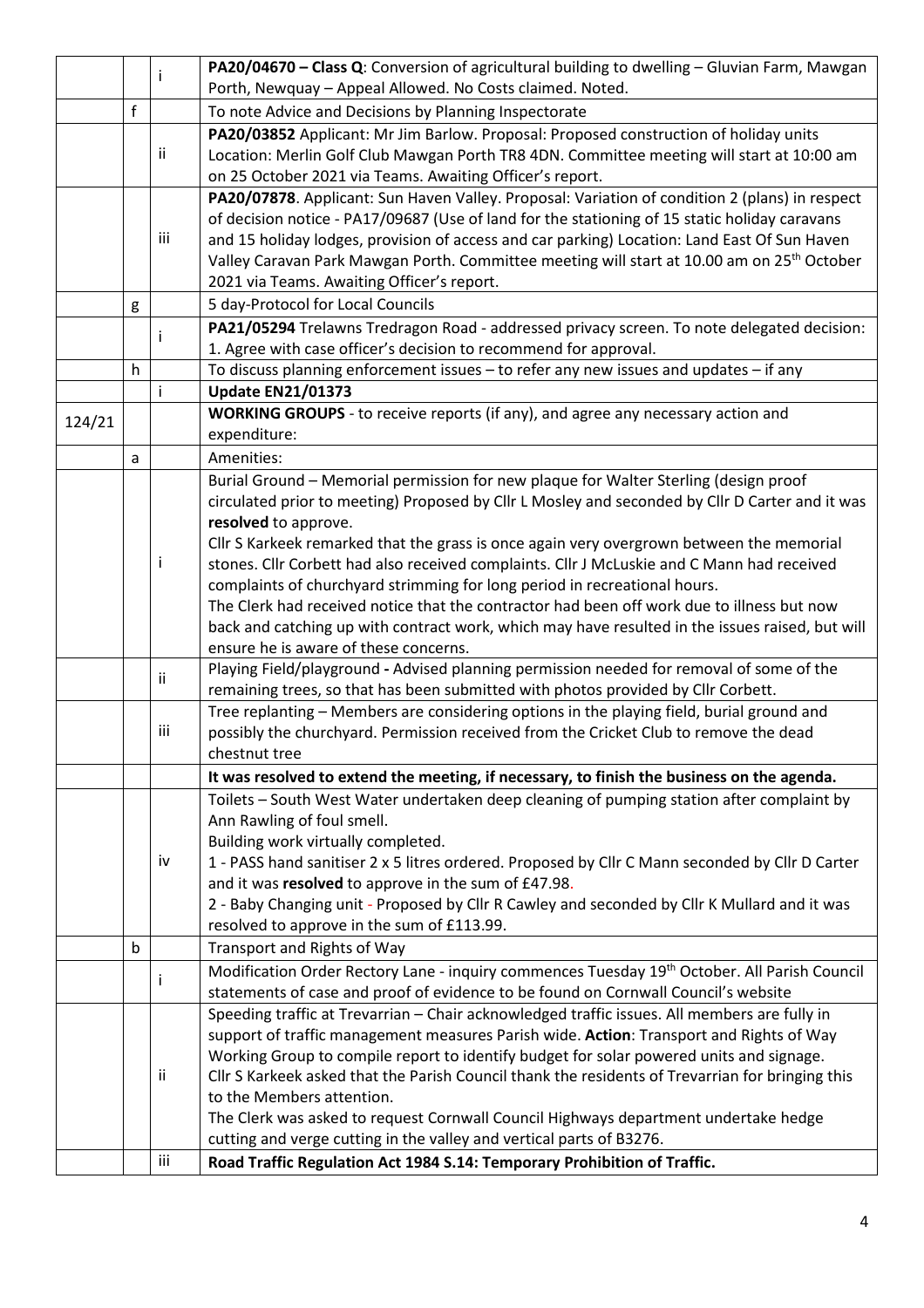|        |   |                                                       | Location: Road from Penpont To Carloggas, St Mawgan - 25th October 2021 to 2nd November                |  |  |  |  |  |
|--------|---|-------------------------------------------------------|--------------------------------------------------------------------------------------------------------|--|--|--|--|--|
|        |   |                                                       | 2021 (24 hours) and                                                                                    |  |  |  |  |  |
|        |   |                                                       | Location: Tredragon Road, Mawgan Porth - 25th October 2021 to 10th December                            |  |  |  |  |  |
|        |   |                                                       | 2021 (24 hours)                                                                                        |  |  |  |  |  |
|        |   |                                                       | South West Water.                                                                                      |  |  |  |  |  |
|        |   |                                                       | The above closures have been approved. Noted.                                                          |  |  |  |  |  |
|        |   |                                                       | Beach and Environment - a meeting took place where various matters relating to bins, safety            |  |  |  |  |  |
|        | C |                                                       | issues from earlier fencing that is now exposed due to dune erosion etc, and the width of the          |  |  |  |  |  |
|        |   | pavement at the entrance to the beach were discussed. |                                                                                                        |  |  |  |  |  |
|        | d |                                                       | Neighbourhood Plan - a meeting took place on 4 October and progress is being made.                     |  |  |  |  |  |
|        |   |                                                       | St Mawgan Community Hall - Use of hall for Parish Council meetings. It was decided yes in the          |  |  |  |  |  |
|        | e |                                                       | future but no not at the moment as Mawgan Porth Village Hall was considered the better                 |  |  |  |  |  |
|        |   |                                                       | venue for one way system and air flow in the current covid situation.                                  |  |  |  |  |  |
| 125/21 |   |                                                       | <b>REPORTS FROM MEETINGS:</b>                                                                          |  |  |  |  |  |
|        |   |                                                       |                                                                                                        |  |  |  |  |  |
|        |   |                                                       | Community Network Partnership - notes 21/09 circulated. Yellow lines at the bottom of Long             |  |  |  |  |  |
|        |   |                                                       | Lane, by the bridge are not being taken forward at this time.                                          |  |  |  |  |  |
|        |   |                                                       |                                                                                                        |  |  |  |  |  |
|        |   |                                                       | Airport Consultative Forum - Cllr D Carter attended.                                                   |  |  |  |  |  |
|        |   |                                                       |                                                                                                        |  |  |  |  |  |
| 126/21 |   |                                                       | To note and discuss (if appropriate) the correspondence received since the last meeting and            |  |  |  |  |  |
|        |   |                                                       | any associated actions and expenditure:                                                                |  |  |  |  |  |
|        |   | j.                                                    | Let's Talk Homes                                                                                       |  |  |  |  |  |
|        |   |                                                       |                                                                                                        |  |  |  |  |  |
| 127/21 |   |                                                       | <b>FINANCE and LEGISLATION:</b>                                                                        |  |  |  |  |  |
|        |   |                                                       | To note any income received: Bank Interest £0.38p, Drew Memorials £54 memorial fee - W                 |  |  |  |  |  |
|        | a |                                                       | Sterling. Sale of Wallgate unit for spares, St Columb Town Council £50.                                |  |  |  |  |  |
|        |   |                                                       | Accounts - to approve invoices for payment via online banking after the meeting (list                  |  |  |  |  |  |
|        |   |                                                       | circulated prior to the meeting). To note in addition, direct debit payment to Cornwall Council        |  |  |  |  |  |
|        | b |                                                       | for 2 <sup>nd</sup> half Burial Ground Rates £364.00. Proposed by Cllr R Cawley and seconded by Cllr C |  |  |  |  |  |
|        |   |                                                       | Mann and it was resolved to approve. Schedule of payments at the end of document.                      |  |  |  |  |  |
|        |   |                                                       | Budget monitoring – to approve $1^{st}$ and $2^{nd}$ financial quarters To be brought to November      |  |  |  |  |  |
| C      |   |                                                       | Meeting.                                                                                               |  |  |  |  |  |
|        |   |                                                       | Draft Budget 2022/23 - to discuss - Clerk undertaking Scribe forecasting training, so budget to        |  |  |  |  |  |
|        | d |                                                       | be brought to November meeting.                                                                        |  |  |  |  |  |
|        |   |                                                       | Notice of items for the next Agenda:                                                                   |  |  |  |  |  |
| 128/21 |   |                                                       | (note – no decisions can be taken on any item raised under this heading)                               |  |  |  |  |  |
|        |   |                                                       | <b>Trees</b>                                                                                           |  |  |  |  |  |
| 129/21 |   |                                                       | Close of meeting. 8.31pm                                                                               |  |  |  |  |  |